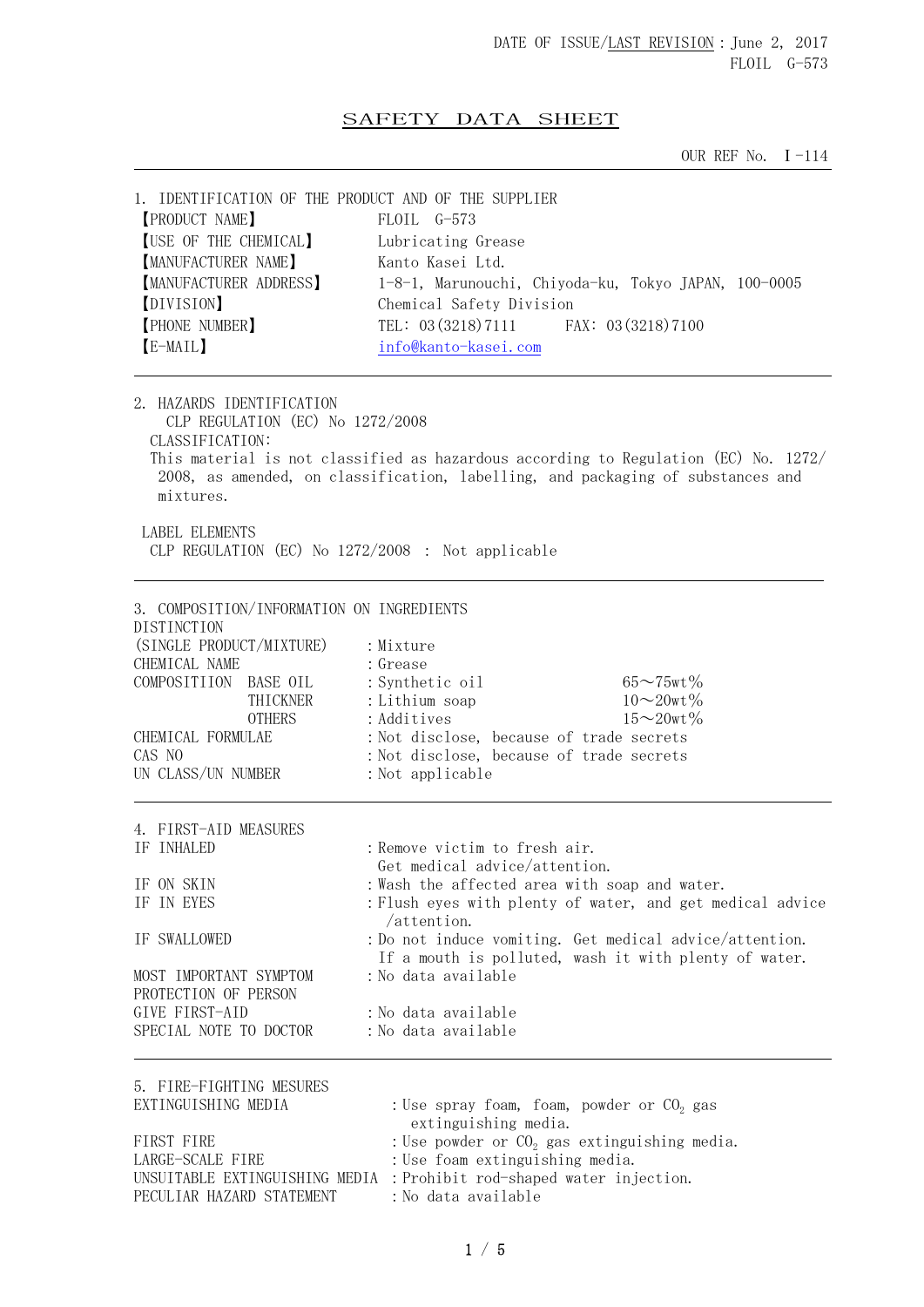| PECULIAR EXTINCTION METHOD                             | : Cut off combustion source of fire.<br>: Sprinkle water to equipment to cool.<br>: Prohibit to enter to the scene of a fire except                                                                                                                                                                                                                                                                                                                                       |
|--------------------------------------------------------|---------------------------------------------------------------------------------------------------------------------------------------------------------------------------------------------------------------------------------------------------------------------------------------------------------------------------------------------------------------------------------------------------------------------------------------------------------------------------|
| PROTECTION OF THE PERSON<br>EXTINGUISHIES FIRE         | staff.<br>: Extinguish fire on the windward side of the fire and<br>not fail to wear protector.                                                                                                                                                                                                                                                                                                                                                                           |
| 6. ACCIDENTAL RELEASE MEASURES<br>PERSONAL PRECAUTIONS | : Always wear protective equipment when working.                                                                                                                                                                                                                                                                                                                                                                                                                          |
| ENVIRONMENTAL PRECAUTIONS                              | : Take care not to be drained into river and drain.<br>: If the medicine is used for the sea, it should be<br>what suits the standard in the technology that<br>provides by the transportation ministerial<br>ordinance.                                                                                                                                                                                                                                                  |
| METHODS FOR CONTAINMENT                                |                                                                                                                                                                                                                                                                                                                                                                                                                                                                           |
| AND CLEANING UP<br>SMALL QUANTITY                      | : Remove source of a fire.<br>: Remove with a spatula or shovel, or absorb with soil,<br>sand or a cloth. Wipe off remainder with a cloth.                                                                                                                                                                                                                                                                                                                                |
| LARGE QUANTITY                                         | : Prevent access by roping off the perimeter around<br>the leak. Prevent the spilling grease from spreading<br>with soil and sand. After draining off to a safety<br>area, collect as much as possible into an empty<br>container.                                                                                                                                                                                                                                        |
| AT SEA                                                 | : Prevent dispersion by creating an oil fence.<br>Scoop up or use adsorption mats to soak up.<br>When chemicals are used, these must comply with<br>technological standards as set down in ministry<br>of transport ordinances.                                                                                                                                                                                                                                           |
| PREVENTION MESURE<br>OF SECOND DISASTER                | : Inform promptly a related organization to<br>attempt prevention and the expansion prevention<br>of the accident when leaking.<br>: Remove source of a fire and prepare extinguishing<br>media.                                                                                                                                                                                                                                                                          |
| 7. HANDLING AND STORAGE                                |                                                                                                                                                                                                                                                                                                                                                                                                                                                                           |
| <b>HANDLING</b><br>TECHNICAL MESURES                   | : Avoid contact with flame, sparks and heated objects.<br>Do not allow unnecessary dispersion of vapor.<br>: Take steps to prevent static electricity, and use<br>conductive work clothes and shoes.<br>: Remove completely it in the safety area, if the<br>mechanical equipment are repaired and are processed.<br>: Wear protector, if there is possibility of skin<br>contact or eye contact.<br>: Avoid inhalation of vapor or mist.<br>: Containers must be sealed. |
| <b>NOTES</b>                                           | : The vapor from petroleum products builds up easily<br>as it is heavier than air. It is therefore<br>necessary to ensure adequate ventilation and                                                                                                                                                                                                                                                                                                                        |
| NOTES OF SAFE HANDLING                                 | take care with fire.<br>: Handling should be done at room temperature. Prevent<br>contamination of water and impurities.<br>: Avoid contact with halogens, strong acids, alkaline<br>substances and oxidants.                                                                                                                                                                                                                                                             |
| <b>STORAGE</b>                                         | : Protect from sunlight. Store in a well-ventilated<br>place.<br>: Avoid heat, sparks, flames and any build-up of                                                                                                                                                                                                                                                                                                                                                         |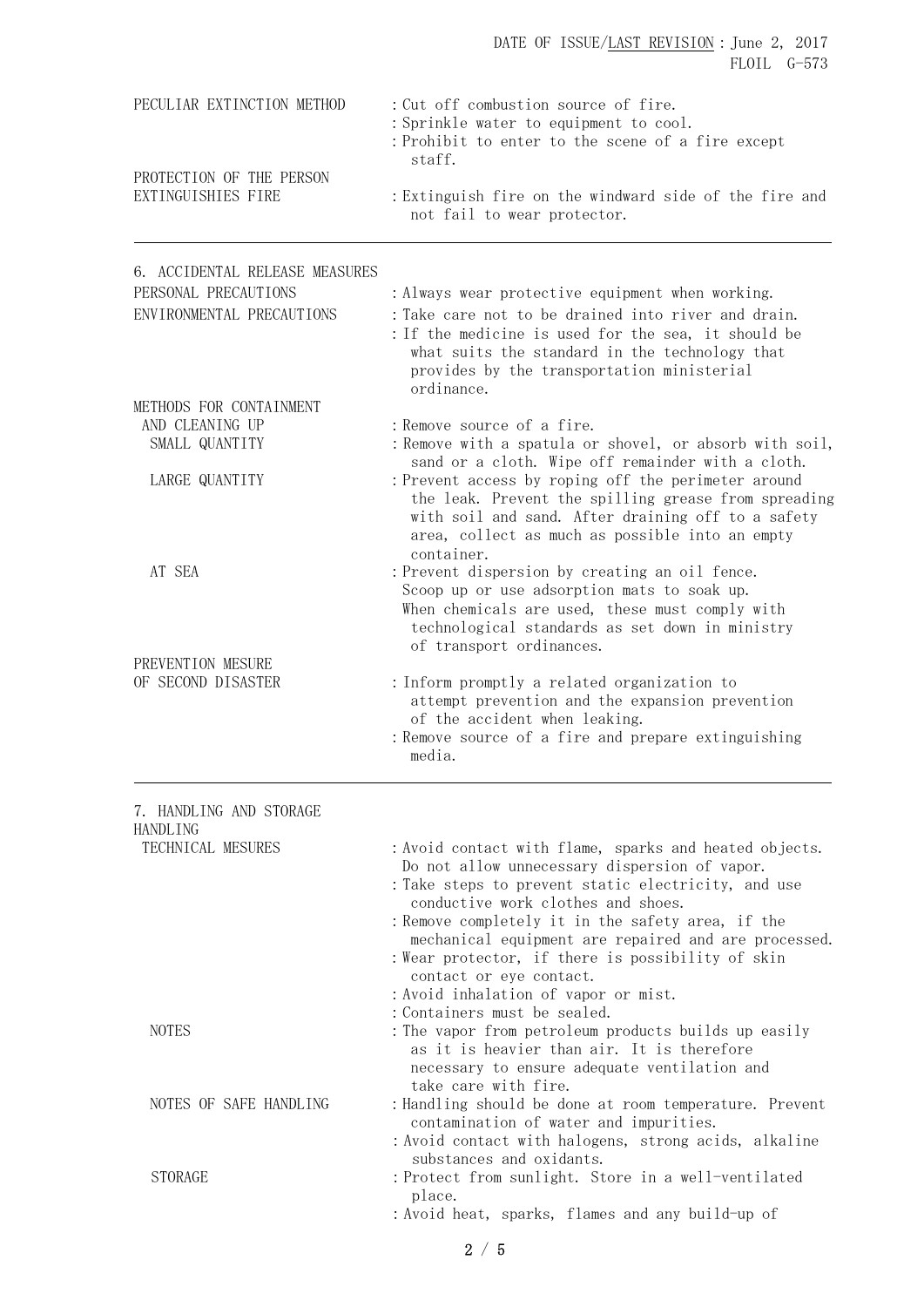| : Do not apply pressure to empty containers.<br>: Don't cut, weld, heat, or make the hole the | : Avoid contact and storing with halogens, strong |
|-----------------------------------------------------------------------------------------------|---------------------------------------------------|
|                                                                                               |                                                   |
| acids, alkaline substances and oxidants.                                                      |                                                   |

| 8. EXPOSURE CONTROLS/PERSONAL PROTECTION |                                                                                                                    |
|------------------------------------------|--------------------------------------------------------------------------------------------------------------------|
| EQUIPMENT MESURES                        | : If the vapor arises, ventilation equipment or<br>closing of vapor source is needed.                              |
| MANAGEMENT CONCENTRAITON                 | : The equipment for washing and the body washing of<br>eyes is set up near the handling area.<br>: Not established |
| ALLOWABLE CONCENTRATION                  | : Japan Society for Occupational Health(2010)                                                                      |
|                                          | $3mg/m^3$ (as mist of mineral oil)                                                                                 |
|                                          | : ACGIH $(2010)$ TWA: $5mg/m^3$ (as mist of mineral oil)                                                           |
| PROTECTION                               |                                                                                                                    |
| RESPIRATORY PROTECTION                   | : If necessary, wear hazard mask.                                                                                  |
| HAND PROTECTION                          | : Wear the resistance to oil if coming in contact<br>repeating for a long term.                                    |
| EYE PROTECTION                           | : Wear safety glasses with side shields.                                                                           |
| SKIN PROTECTION                          | : When contacting for a long time or repeatedly, wear<br>oil resistant ones.                                       |
| APPROPRIATE SANITARY                     |                                                                                                                    |
| REQUIREMENT                              | : Remove dirty clothes, wash completely and reuse.                                                                 |

## 9. PHYSICAL AND CHEMICAL PROPERTIES

| APPEARANCE                   | : Semisolid                                |
|------------------------------|--------------------------------------------|
| COLOR                        | : Yellow                                   |
| <b>ODOR</b>                  | : Slightly odor                            |
| pН                           | : No data                                  |
| MELTING POINT/FREEZING POINT | : No data                                  |
| INITIAL BOILING POINT        |                                            |
| AND BOILING                  | : No data                                  |
| <b>FLASH POINT</b>           | : $0ver 200^{\circ}C(SETA)$                |
| UPPER/LOWER FLAMMABILITY     |                                            |
| OR EXPLOSIVE LIMITS          | : Upper : $7wt\$ lower : $1wt\$ (Base oil) |
| <b>VAPOR PRESSURE</b>        | : No data                                  |
| VAPOR density                | : No data                                  |
| RELATIVE DENSITY (WATER=1)   | $: 0.8 \sim 0.9$                           |
| SOLUBILITY                   | : Insoluble<br>: Water                     |
|                              | Other solvent: Insoluble                   |
| AUTO-IGNITION TEMPERATURE    | : No data                                  |
| DECOMPOSITION TEMPERATURE    | :No data                                   |
| <b>VISCOSITY</b>             | : No data                                  |
|                              |                                            |

10. STABILITY AND REACTIVITY STABILITY : Stability at room temperature POSSIBILITY OF HAZARDOUS

REACTIONS : Do not make contact with strong oxidizing agent.

CONDITIONS TO AVOID : Heating, high temperature, and contact hazardous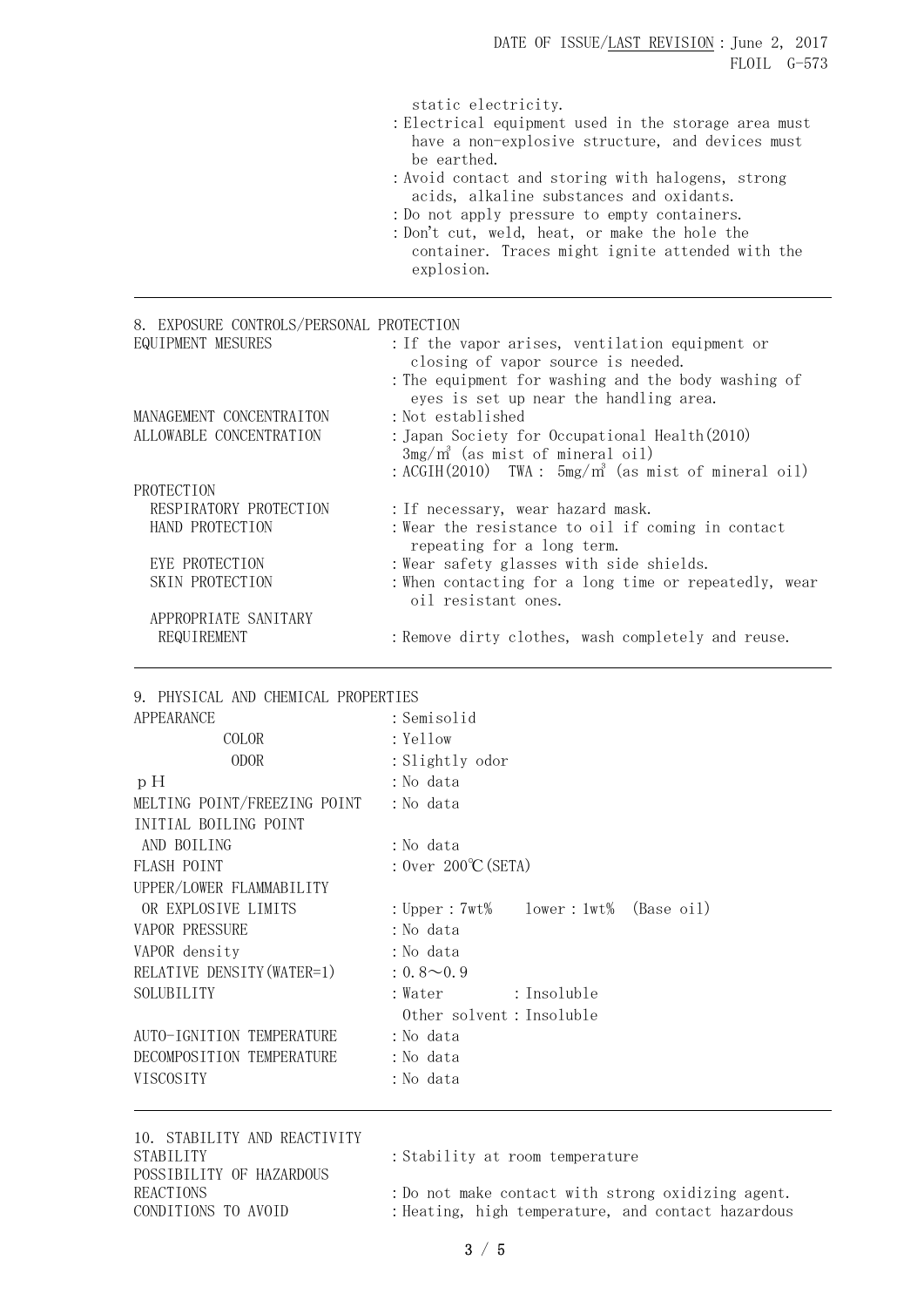| INCOMPATIBLE MATERIALS                                                                                                                                                 | material<br>: Avoid contact with halogens, strong acids, alkaline                                                                                                       |  |
|------------------------------------------------------------------------------------------------------------------------------------------------------------------------|-------------------------------------------------------------------------------------------------------------------------------------------------------------------------|--|
| HAZARDOUS DECOMPOSITION<br>PRODUCTS<br><b>OTHER</b>                                                                                                                    | substances and oxidants.<br>$\colon$ CO<br>: No data available                                                                                                          |  |
| 11. TOXICOLOGICAL INFORMATION<br><b>ACUTE TOXICITY</b>                                                                                                                 | : Oral : rat $LD_{50} \ge 5000$ mg/kg : Not classified<br>Dermal : No data<br>Inhalation (vapor) : No data<br>Inhalation(mist) : No data                                |  |
| SKIN CORROSION/IRRITATION<br>SERIOUS EYE DAMAGE/<br>IRRITATION<br>RESPIRATORY OR SKIN<br>SENSITIZATION<br>GERM CELL MUTAGENICITY                                       | : No data available<br>:No data available<br>: No data<br>: No data available                                                                                           |  |
| CARCINOGENICITY                                                                                                                                                        | MINERAL OIL : IARC group3<br>BASE OIL : IARC, OSHA, NTP, EU, EPA, ACGIH Not established<br>ADDITIVE : No data available<br>: No data available                          |  |
| REPRODUCTIVE TOXICITY<br>STOT-single exposure<br>STOT-repeated exposure : No data available<br>ASPIRATION HAZARD                                                       | : No data available<br>: No data available                                                                                                                              |  |
| 12. ECOLOGICAL INFORMATION<br>TOXICITY<br>FISH<br><b>OTHERS</b><br>PERSISTENCE/DEGRADABILITY<br>BIOACCUMULATIVE POTENTIAL<br>MOBILITY IN SOIL<br>OTHER ADVERSE EFFECTS | : No data available<br>: No data available<br>: No data available<br>: No data available<br>: No data available<br>: No data available                                  |  |
| 13. DISPOSAL CONSIDERATIONS<br>WASTE DISPOSAL METHOD                                                                                                                   | : Consider disposal via licensed waste disposal<br>company. Scrap may be incinerated under properly<br>controlled condition. Follow all regulations in<br>your country. |  |
| 14. TRANSPORT INFORMATION                                                                                                                                              |                                                                                                                                                                         |  |
| sea and land.                                                                                                                                                          | Not classified as dangerous in all means of transport regulations, including air,                                                                                       |  |
| INTERNATIANAL REGULATIONS<br>FOR TRANSPORT<br>UN CLASS<br>UN NUMBER<br>PRODUCT NAME<br>CONTAINER GRADE<br>SEAWATER POLLUTION MATERIAL<br>SPECIFIC SECURITY PRECAUTION  | : Not regulated (Not dangerous)<br>: Not applicable<br>: Not applicable<br>: Not applicable<br>: Not applicable<br>: None                                               |  |

AND CONDITION OF TRANSPORTATION: The container is avoided direct sunlight, and it loads so as not to be damaged, corroded and leak. The collapse of cargo piles is prevented surely. :Don't pile the heavy load.